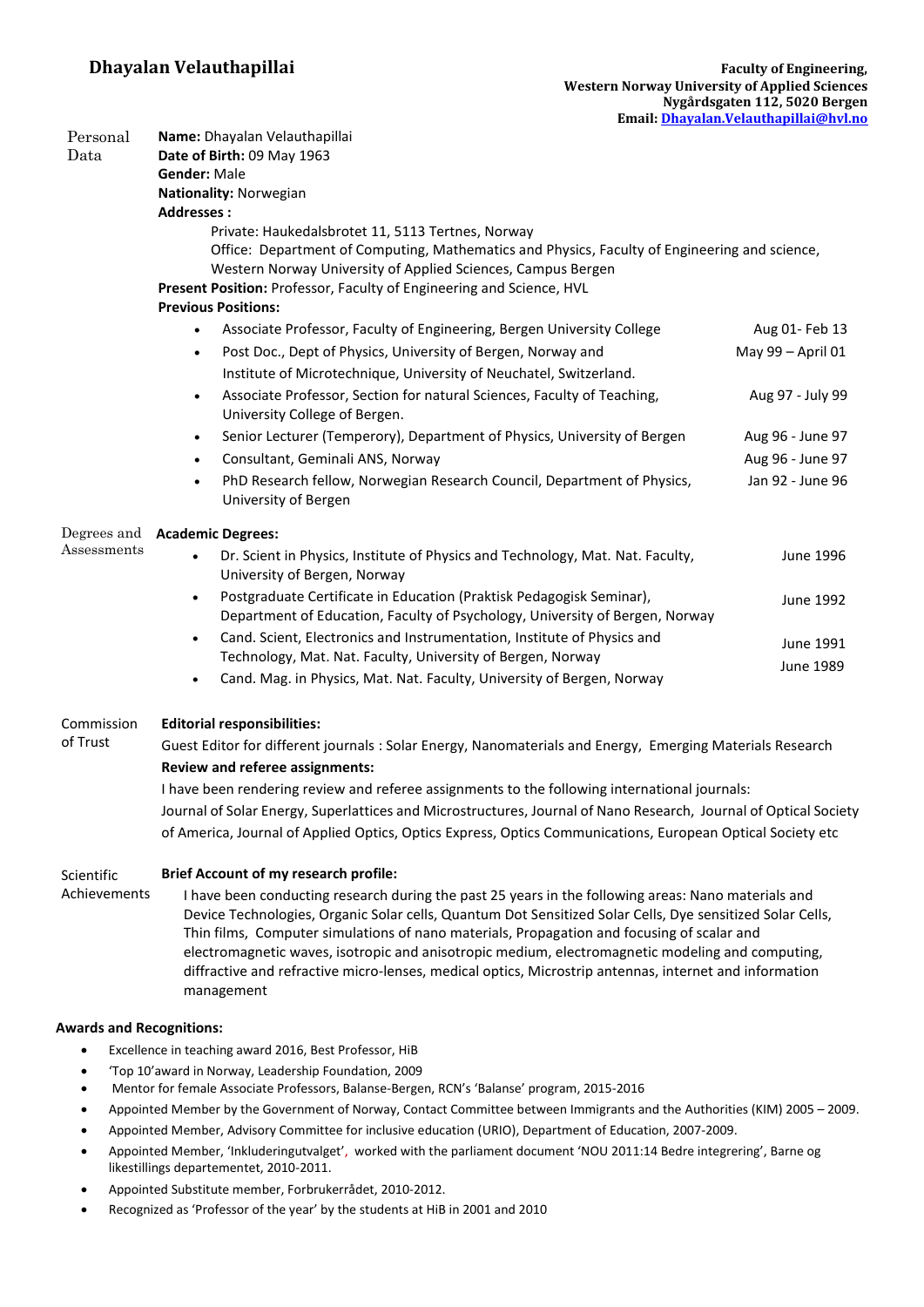# **Research leadership and International responsibilities**

I am currently leading 4 external funded international projects and 3 internal funded projects, and under my supervision, 5 PhD research fellows in Norway and 8 PhD research fellows at the partnering institutions in India and Sri Lanka carry out their research.

- 1. Leader and Coordinator, Clean energy policy and management Comparison study, Capacity building and establishment of clean energy consortium, - External Funding from Ministry of Foreign affairs, v/ Norwegian Embassy, Sri Lanka, 6,2 MNOK, 2017-2020
- 2. Primary Investigator, Experimental study on perovskite solar cells, Additional funding from HVL related to funding from the Royal Norwegian Embassy, 2017-21
- 3. Leader and Coordinator, NORPART, Higher education and Research in Nano materials for Clean energy applications (2017-21)
- 4. Head, Research group for Advanced Nanomaterials for Clean Energy App- (ANCEA) at HVL, Lab facilities funded by FRAMO, 2017
- 5. Coordinator, UTFORSK, Nano materials for clean energy and health applications with ICT as the enabling technology (2017-2020)
- 6. Leader and Principal Investigator, Grant from SIU, INCP project on Advanced Nanomaterials for Clean Energy Applications A Joint collaborative project between Bergen University College, Norway and Coimbatore Institute of Technology, India (2015-2017)
- 7. Leader and applicant, Establishment of laboratory facilities for testing of solar cells based on advanced nano materials at HiB, Funded by FRAMO and HiB, 2015
- 8. Co-organizer and International Coordinator, International Conference on Sustainable Energy Technologies (ICSET), Funded by NFR (NANO2021) , MIMT, HiB, Univ. of Exeter (UK), UiO and Indian Research institutions, 2014
- 9. DISTECH member of the research group at HiB, 2009-2013, Funded by Strategic Research Program at HiB, *Funded by HiB*
- 10. Leader, Research Project, Quantum confinement effects in Gd-doped CdS nanoparticles prepared by chemical precipitation technique, Funded by MIMT/ DPT, UiB, 2014
- 11. Leader , Project, Photovoltaic performance of inverted organic solar cells with In-doped ZnO layers , Funded by MIMT/ DPT, 2013
- 12. Co-organizer and International Coordinator, International Conferences on Nanomaterials for Frontier Applications (ICNFA 2013 and ICNFA 2015), Funded by NFR (NANO2021) , MIMT, HiB, UiB, Indian Research institutions, 2013, 2015
- 13. Principal Investigator , 2003 2017, Funded by Research and Development Fund at HiB, Project Title: (i) Electromagnetic modeling – Development of Software technology (ii) Advanced Nanomaterials for solar and health applications
- 14. Principal Investigator , *Research Title:* Design and testing of refractive and diffractive microlenses, UiB, Funded by NFR, 1998 2001
- 15. Principal Investigator, Overseas Research grant, University of Nechatel, Switzerland, *Funded by RCN, 2000*
- **16.** Project Manager, *Development Project Title*: LKA-05/166 "Income generating agricultural activities for female breadwinners", *Funded by NORAD, 2006-2007*

## **Assignment as public examiner/opponent:**

I have functioned as a public examiner/opponent in 10 PhD defences.

## **Assignments as outside expert:**

Expert member of the Research Board of Coimbatore Institute of technology, Coimbatore, India Foreign Expert member for PhD evaluation, Barathiyar University, Coimbatore, India Foreign Expert member for PhD evaluation, Periyar University, Erode, India Foreign Expert member for PhD evaluation, Anna University, Chennai, India Foreign Expert member, Master Program in Clean Energy Technologies, University of Jaffna, Sri Lanka

# **Short list of Publications (2012 – 2017):**

Published over 125 journal, conference articles and proceedings with peer review. Articles published in the period during the last 4-5 years (from 2012 to 2017) are listed below.

# **Monographs and Collections:**

- 1. Dhayalan Velauthapillai, Madhu Ganesh, Senol Baskaya, A.S. Krishnan, Sustainable energy technology, Special Issue, Int. J. Energy Technology and Policy, Inderscience publications, 2017
- 2. Takhir Razykov, Smagul Krazhanov, Dhayalan Velauthapillai, Special Issue on third and fourth generation solar cells, Solar Energy, (1-184), ISSN 0038-092X, Elsevier Publications, 2014

# **Recent Journal Papers (Periodika) (2012 – 2017)**

**2017** 

- 1. M.R. Venkatraman, N. Muthukumarasamya,S. Agilan, Vijayshankar Asokan, **Dhayalan Velauthapillai**, Size controlled synthesis of TiO2 nanoparticles by modified solvothermal method towards effective photo catalytic and pholtovoltaic applications, Mat. Res. Bulletin, [https://doi.org/10.1016/j.materresbull.2017.09.017,](https://doi.org/10.1016/j.materresbull.2017.09.017) 2017
- 2. Rajesh, G, Muthukumarasamy, Natarajan, **Velauthapillai, Dhayalan**; Batabyal, Sudip, Annealing Induced Shape Transformation of CZTS Nanorods Based Thin Films. Langmuir Volum 33.(24), 2017
- 3. Akila, Y; Muthukumarasamy, N.; Agilan, S; **Velauthapillai, Dhayalan**. Zirconium oxide post treated tin doped TiO2 for dye sensitized solar cells. Materials Science in Semiconductor Processing ; Volum 57. s. 24-31, 2017
- 4. Keerthana, Sivakumar; Agilan, Santhanam; Muthukumarasamy, Natarajan; Balasundaraprabhu, Rangasamy; Velauthapillai, Dhayalan. Synthesis and characterization of zeolite NaA and NaY coating on mild steel. Journal of Sol-Gel Science and Technology, Volum 79.(3) s. 510-519, 2016
- 5. Murugesan, R; Pasupathy, N; Udhayakumar, M; Rajesh, K.B.; **Velauthapillai, Dhayalan**. Generating multiple focal structures with circularly polarized double ring shaped beam and axial birefringence. J.Optics, s. 1-7, 2017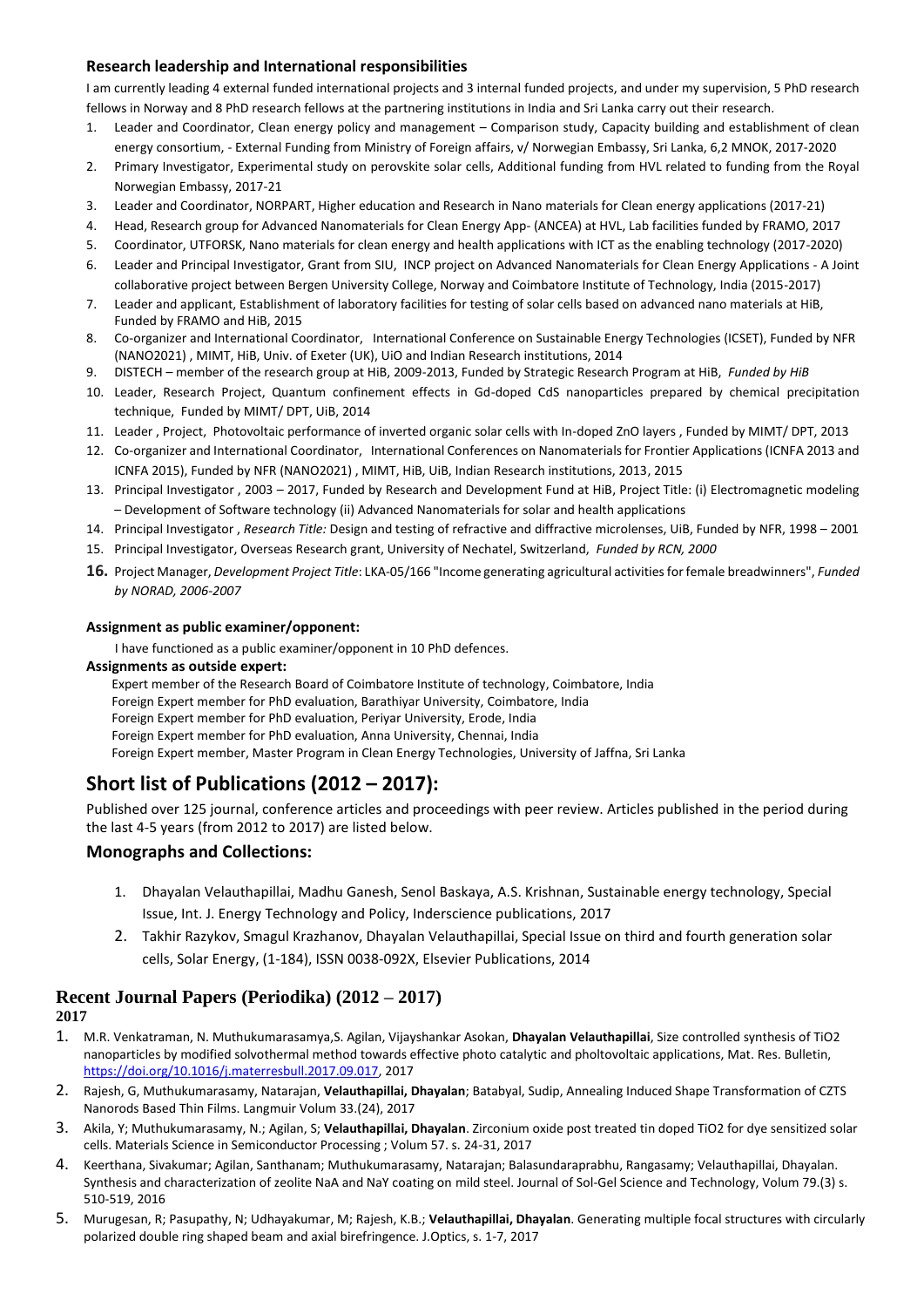- 6. Nagarajan, Prabavathy; Shalini, S.; Balasundaraprabhu, **R; Velauthapillai, Dhayalan**; Prasanna, R.; Walke, Pravin S.; Muthukumarasamy, N. Effect of solvents in the extraction and stability of anthocyanin from the petals of Caesalpinia pulcherrima for natural dye sensitized solar cell applications. Journal of materials science. Materials in electronics, s. 1-11, 2017
- 7. Prabavathy, N.; Shalini, S; Balasundaraprabhu, R; **Velauthapillai, Dhayalan**; Prasanna, S.; Muthukumarasamy, N. Enhancement in the photostability of natural dyes for dye-sensitized solar cell (DSSC) applications: a review: PCA, photostability, DSSC, Z-scheme of photosynthesis, natural dyes. International Journal of Energy Research, 2017
- 8. Rasukkannu, Murugesan; **Velauthapillai, Dhayalan**; Vajeeston, Ponniah. Computational Modeling of Novel Bulk Materials for the Intermediate-Band Solar Cells. ACS Omega ;Volum 2. s. 1454-1462, 2017
- 9. Janet, Amala; Rajesh, K.B.; Lavanya, M; Uthayakumar, M; Jaroszewicz, Zbigniew; **Velauthapillai, Dhayalan.** Tight Focusing Properties of Azimuthally Polarized Pair of Vortex Beams through a Dielectric Interface. Chinese Phy. Lett. **34**, 2017

### **2016**

- 10. Ponnusamy, P.M.; Agilan, Santhanam; Muthukumarasamy, Natarajan; Raja, M; **Velauthapillai, Dhayalan**. Studies on cobalt doped NiO nanoparticles prepared by simple chemical method. J. of mat. Sci.. Materials in electronics, **27**.(1) s. 399-406, 2016
- 11. Ponnusamy, Pothapalayam Mahali; Agilan, Santhanam; Muthukumarasamy, Nataraja; **Velauthapillai, Dhayalan**. Effect of chromium and cobalt addition on structural, optical and magnetic properties of NiO nanoparticles. Zeitschrift fur physikalische Chemie (Munchen. 1991), Volum 230.(8) s. 1185-1197, 2016
- 12. Ponnusamy, Pothapalayam Mahali; Agilan, Santhanam; Muthukumarasamy, Natarajan; Senthil, Thottipalayam Subramaniyam; Rajesh, G.; Venkatraman, Madurai Ramakrishnan; **Velauthapillai, Dhayalan**. Structural, optical and magnetic properties of undoped NiO and Fedoped NiO nanoparticles synthesized by wet-chemical process. Materials Characterization, Volum 114. s. 166-171, 2016
- 13. Shalini, Sharma; Prabhavathy, N; Balasundaraprabhu, Rangasamy; Kumar, T. Satish; Walke, Pravin; Prasanna, Srinivasan; **Velauthapillai, Dhayalan**. Effect of Na doping on structure, morphology and properties of hydrothermally grown one dimensional TiO2 nanorod structures. Journal of materials science. Materials in electronics, s. 1-9, 2016
- 14. Sivakumar, Keerthana; Santhanam, Agilan; Muthukumarasamy, N; **Velauthapillai, Dhayalan**; Balasundaraprabhu, Rangasamy. Seed‐Free Synthesis and Characterization of Zeolite Faujasite Aluminosilicate Coating on α‐Alumina Supports. International Journal of Applied Ceramic Technology ;Volum 13.(6) s. 1182-1189, 2016
- 15. Udhayakumar, Gayathri; Muthukumarasamy, Natarajan; **Velauthapillai, Dhayalan**; Santhosh, S B; Asokan, Vijayashankar. Magnesium incorporated Hydroxyapatite Nanoparticles: Preparation, Characterization, antibacterial and larvicidal activity. Arabian Journal of Chemistry, 2016
- 16. Vinoth Pandi, D.; Muthukumarasamy, Natarajan; Santhanam, Agilan; Ramakrishnan, Venkatraman; Yuvapragasam, Akila; **Velauthapillai, Dhayalan**. The performance of CdS quantum dot sensitized ZnO nanorod-based solar cell. Journal of Sol-Gel Science and Technology;Volum 80.(3) s. 867-872, 2016
- 17. Yuvapragasam, Akila; Muthukumarasamy, Natarajan; Agilan, Santhanam; Senthilarasu, Sundaram; **Velauthapillai, Dhayalan**. Sea grass like arranged TiO2 nanorods sensitized by natural dyes for solar cell applications. Applied Physics A: Materials Science & Processing, Volum 122:56764080700.(8), 2016
- 18. Yuvapragasam, Akila; Muthukumarasamy, Natarajan; Santhanam, Agilan; Mallick, Tapas K.; Senthilarasu, Senthil; **Velauthapillai, Dhayalan**. Enhanced performance of natural dye sensitised solar cells fabricated using rutile TIO2 nanorods. Optical materials (Amsterdam); Volum 58. s. 76-83, 2016
- 19. Y. Akila, N. Muthukumarasamy, S. Agilan, Tapas K. Mallick,, S. Senthilarasu, **Dhayalan Velauthapillai**, Enhanced performance of natural dye sensitised solar cells fabricated using rutile TIO2 nanorods, Optical Materials, 58,, Pages 76–83, 2016
- 20. P.M. Ponnusamy · S. Agilan · N. Muthukumarasamy · T.S. Senthil · G. Rajesh · M.R. Venkatraman · Dhayalan Velauthapillai, Materials Characterization, Volume 114, 2016, Pages 166–171

#### **2015**

- 21. Thambidurai, M.; Muthukumarasamy, N.; Ranjitha, A; **Velauthapillai, Dhayalan**. Structural and optical properties of Ga-doped CdO nanocrystalline thin films. Superlattices and Microstructures; Volum 86. s. 559-563, 2015
- 22. Ponnusamy, P.M.; Agilan, S.; Muthukumarasamy, N.; **Velauthapillai, Dhayalan**. Effect of Chromium and Cobalt Addition on Structural, Optical and Magnetic Properties of NiO Nanoparticles.. Zeitschrift fur physikalische Chemie, 2015
- 23. Ponnusamy Pm · S. Agilan · N. Muthukumarasamy · M.Raja · **Dhayalan Velauthapillai**, Studies on cobalt doped NiO nanoparticles prepared by simple chemical method, Materials in electronics 2015 ;27.1) s. 399-406
- 24. A Ranjitha, N Muthukumarasamy, M Thambidurai, **Dhayalan Velauthapillai**, S Agilan, R Balasundaraprabhu, Effect of reaction time on the formation of TiO 2 nanotubes prepared by hydrothermal method, Optik-International Journal for Light and Electron Optics, doi:10.1016/j.ijleo.2015.06.022, 2015
- 25. A. Yuvapragasam, N. Muthukumarasamy, S. Agilan, **Dhayalan Velauthapillai**, T.S.Senthil, S. Senthilarasu, Natural dye sensitized TiO<sub>2</sub> nanorods assembly of broccoli shape based soalr cells, J. Photochem and Photobio B:Biology, 148, 223-231, 2015
- 26. C.K. Senthil Kumaran, S. Sugapriya, **Dhayalan Velauthapillai**, R. Rajamani, C. Bellan, Influence of Dietary Selenium Nanowires on Growth Performance of Broiler Chicken, International Journal of Biosciences and Nanosciences 2(4):78-83, 2015
- 27. G. Rajesh, N. Muthukumarasamy, E.P. Subramanian, M.R. Venkatraman, S. Agilan, V. Ragavendran, M. Thambidurai, S. Velumani, Junsin Yi, **Dhayalan Velauthapillai**, Solution-based synthesis of high yield CZTS (Cu2ZnSnS4) spherical quantum dots, Superlattices and Microstructures, Volume 77, Pages 305–312, doi:10.1016/j.spmi.2014.11.016, 2015.
- 28. M. Raja, N. Muthukumarasamy, **Dhayalan Velauthapillai**, R. Balasundrapraphu, T.S. Senthil, S. Agilan, Enhanced photovoltaic performance of quantum dot-sensitized solar cell fabricated using Al-doped ZnO nanorod electrode doi:10.1016/j.spmi.2014.12.029, 2015

## **2014**

- 29. N. Gokilamani, N. Muthukumarasamy, M. Thambidurai, A. Ranjitha, **Dhayalan Velauthapillai**, Grape pigment (malvidin-3-fructoside) as natural sensitizer for dye-sensitized solar cells, Materials for Renewable and Sustainable Energy, 10.1007/s40243-014-0033-6, 2014
- 30. M. Raja, N. Muthukumarasamy, **Dhayalan Velauthapillai**, R. Balasundraprabhu, S. Agilan, T. S. Senthil, Quantum dot sensitized aluminium doped and copper doped ZnO nanostructure based solar cells, J Mater Sci: MaterElectron, DOI 10.1007/s10854-014-2268-5, 2014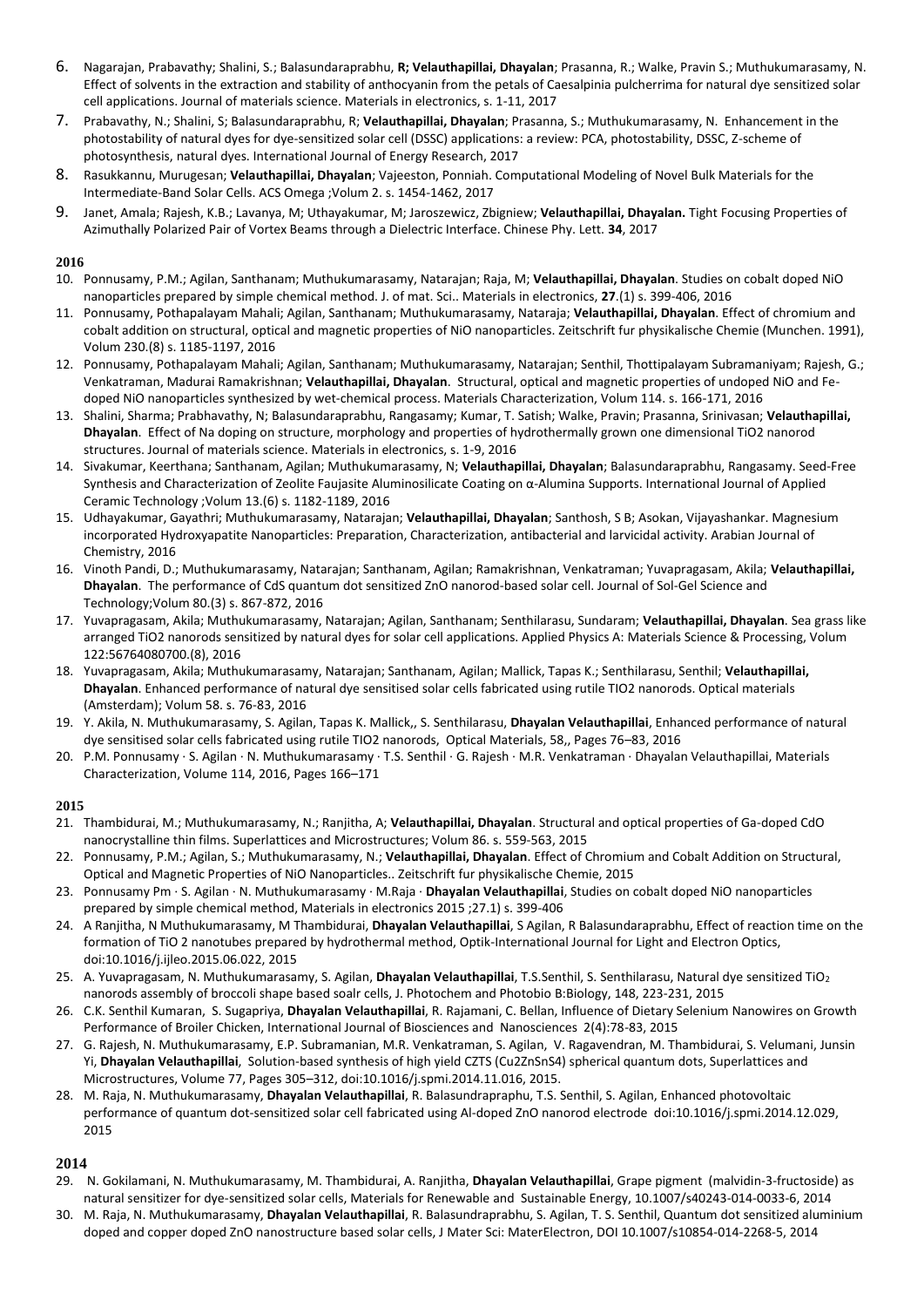- 31. S. Keerthana, S. Agilan, N. Muthukumarasamy, **D. Velauthapillai**, Synthesis and characterization of NaA zeolite powder/film deposited on alumina beads by dip-coating method, J Sol-Gel Sci Technol, DOI 10.1007/s10971-014-3531-1, 2014
- 32. Thambidurai, M; Kim, Jun Young; Ko, Youngjun; Song, Hyung-Jun; Shin, Hyeonwoo; Song, Jiyun; Lee Yeonkyung; Muthukumarasamy, N; **Velauthapillai, Dhayalan**; Lee, Changhee, *High-efficiency inverted organic solar cells with polyethylene oxide-modified Zn-doped TiO2 as an interfacial electron transport layer*, Nanoscale, Vol. 6, Issue. 15 (8585-9), DOI:10.1039/c4nr02780a, 2014
- 33. Thambidurai Mariyappan, Jun Young Kim, Jiyun Song, Youngjun Ko, Hyung-jun Song, Chan-mo Kang, Muthukumarasamy Natarajan, **Dhayalan Velauthapillai** and Changhee Lee, *Enhanced Power Conversion Efficiency of Inverted Organic Solar Cells by Using Solution Processed Sn-Doped TiO2 as an Electron Transport Layer*, J. Mater. Chem. A, (2014), DOI: 10.1039/c4ta00531g , 2014
- 34. N.Gokilamani, N.Muthukumarasamy, M.Thambidurai, A.Ranjitha, **Dhayalan Velauthapillai**, Basella alba rubra spinach pigment sensitized TiO2 thin film based solar cells, Appl Nanosci, DOI 10.1007/s13204-014-0317-2, 2014.
- 35. M.Raja, N.Muthukumarasamy, **Dhayalan Velauthapillai**, R.Balasundaraprabhu, Influence of Copper on the morphology and properties of one dimensional ZnO nanorod structures, Superlattices and Microstructures, Solar Energy, Volume 106, Pages 129-135, [http://dx.doi.org/10.1016/j.spmi.2014.04.007,](http://dx.doi.org/10.1016/j.spmi.2014.04.007) 2014.
- 36. A. Ranjitha, N. Muthukumarasamy, M. Thambidurai, **Dhayalan Velauthapillai**, Enhanced photovoltaic performance of quantum dot sensitized solar cells with Ag-doped TiO2 nanocrystalline thin films, J Mater Sci: Mater Electron, DOI 10.1007/s10854-014-1935-x, 2014
- 37. A.Ranjitha, N.Muthukumarasamy, M.Thambidurai, **Dhayalan Velauthapillai**, R.Balasundaraprabhu, S.Agilan, *Fabrication of Ni-doped TiO2 thin film photoelectrode for solar cells,* Solar Energy, Volume 106, 159-65, 2014
- 38. V Asokan, D Madsen, **Dhayalan Velauthapillai**, V Myrseth, P. Kosinski, *Effect of Temperature on the Transformation of Carbon Black into Nanotubes,* Advanced Materials Research, **875-877**, 1565-1571, 2014
- 39. M. Thambidurai, N. Muthukumarasamy, **Dhayalan Velauthapillai**, Changhee Lee, *Rosa centifolia sensitized ZnO nanorods for photoelectrochemical solar cell applications*, Sol Ene, 106, http://dx.doi.org/10.1016/j.solener.2014.01.045, 2014.
- 40. M.Raja, N.Muthukumarasamy, **Dhayalan Velauthapillai**, R.Balasundrapraphu, T.S.Senthil, S.Agilan, *CdS quantum dot sensitized Cu doped ZnO nanorod thin films for solar cell applications*, Sol. Energy[, http://dx.doi.org/10.1016/j.solener.2014.01.043,](http://dx.doi.org/10.1016/j.solener.2014.01.043) 2014.
- 41. M. Thambidurai, Jun Young Kim, Chan-mo Kang, N. Muthukumarasamy, Hyung-Jun Song, Jiyun Song, Youngjun Ko, **Dhayalan Velauthapillai**, Changhee Lee , *Enhanced photovoltaic performance of inverted organic solar cells with In-doped ZnO as an electron extraction layer*, Renewable Energy 66 433 - 442, 2014

### **2013**

- 42. M. Thambidurai, Jun Young Kim, Jiyun Song, Youngjun Ko, N. Muthukumarasamy, **Dhayalan Velauthapillai**, Changhee Lee, *Nanocrystalline Ga-doped ZnO thin films for inverted polymer solar cells,* Solar Energy, Volume 106, August 2014, Pages 95-101, [http://dx.doi.org/10.1016/j.solener.2013.12.009,](http://dx.doi.org/10.1016/j.solener.2013.12.009) 2013
- 43. Thambidurai Mariyappan, Jun Young Kim, Jiyun Song, Youngjun Ko, Hyung-jun Song, Chan-mo Kang, M. Natarajan, **Dhayalan Velauthapillai** and Changhee Lee, *High Performance Inverted Organic Solar Cells with Solution Processed Ga-Doped ZnO as Interfacial Elec, Transport Layer*, J. Mat. Chem. C, DOI: 10.1039/C3TC31650E, 2013
- 44. N. Gokilamani , N. Muthukumarasamy, M. Thambidurai, A. Ranjitha, **Dhayalan Velauthapillai**, Solanum nigrum and Eclipta alba leaf pigments for Dye Sens. applications, J Sol-Gel Sci Technol. DOI 10.1007/s10971-013-3172-9, 2013.
- 45. M. Thambidurai, N. Muthukumarasamy, **D.Velauthapillai**, Changhee Lee, *Quantum confinement effects in Gd-doped CdS nanoparticles prepared by chemical precipitation technique*, J.Mat. Sci: Materials in Electronics, 24, **11**, 4535-4541, 2013
- 46. [Ranjitha, A](http://apps.webofknowledge.com/OneClickSearch.do?product=UA&search_mode=OneClickSearch&colName=WOS&SID=T2JPN8A@k2GBODLjjA8&field=AU&value=Ranjitha,%20A&cacheurlFromRightClick=no) [Muthukumarasamy, N ;](http://apps.webofknowledge.com/OneClickSearch.do?product=UA&search_mode=OneClickSearch&colName=WOS&SID=T2JPN8A@k2GBODLjjA8&field=AU&value=Muthukumarasamy,%20N) [Thambidurai, M ;](http://apps.webofknowledge.com/OneClickSearch.do?product=UA&search_mode=OneClickSearch&colName=WOS&SID=T2JPN8A@k2GBODLjjA8&field=AU&value=Thambidurai,%20M) [Velauthapillai, Dhayalan ;](http://apps.webofknowledge.com/OneClickSearch.do?product=UA&search_mode=OneClickSearch&colName=WOS&SID=T2JPN8A@k2GBODLjjA8&field=AU&value=Velauthapillai,%20D) [Balasundaraprabhu, R Agilan, S ,](http://apps.webofknowledge.com/OneClickSearch.do?product=UA&search_mode=OneClickSearch&colName=WOS&SID=T2JPN8A@k2GBODLjjA8&field=AU&value=Balasundaraprabhu,%20R) CdSe Quantum Dot *Sensitized TiO2 Thin Film for Solar Cell Application* , Asian Journal of Chemistry, **25**, S402-S404, 2013
- 47. [Subramaniam, EP,](http://apps.webofknowledge.com/OneClickSearch.do?product=UA&search_mode=OneClickSearch&colName=WOS&SID=T2JPN8A@k2GBODLjjA8&field=AU&value=Subramaniam,%20EP&cacheurlFromRightClick=no) [Muthukumarasamy, N ,](http://apps.webofknowledge.com/OneClickSearch.do?product=UA&search_mode=OneClickSearch&colName=WOS&SID=T2JPN8A@k2GBODLjjA8&field=AU&value=Muthukumarasamy,%20N) [Rajesh, G V](http://apps.webofknowledge.com/OneClickSearch.do?product=UA&search_mode=OneClickSearch&colName=WOS&SID=T2JPN8A@k2GBODLjjA8&field=AU&value=Rajesh,%20G)elauthapillai Dhayalan, *Synthesis of Cu2ZnSnS4 Nanopowder by Hydrothermal Method*, Asian Journal of Chemistry, **25**, S191-S193, 2013
- 48. G.Rajesh, N.Muthukumarasamy, E.P.Subramanian, S.Agilan, **Dhayalan Velauthapillai**, *Synthesis of Cu2ZnSnS4 thin films by dip-coating method without sulphurization*, J. Sol-Gel Science and Technology,: **66**, **2, 288,** 2013.
- 49. Vijayshankar Asokan, **Dhayalan Velauthapillai**, Reider Løvlie, Dorte Nørgaard Madsen, *Catalytic transformation of CB into nanotubes and its characterizations*, J. Mater. Sci. Mater. Electron., **24**, **9** , **3231-3239**, 2013.
- 50. **Dhayalan Velauthapillai**, Jakob Stamnes, *Focusing of aberration-free electromagnetic waves in thin dielectric slabs*, Journal of Modern Optics, DOI:10.1080/09500340.2013.770572, Vol. 60, No. 3, 240-247 , 2013.
- 51. N. Gokilamani, N. Muthukumarasamy, M. Thambidurai, A. Ranjitha, **Dhayalan Velauthapillai**, T.S. Senthil, R. Balasundaraprabhu, *Dyesensitized solar cells with natural dyes extracted from rose petals*, J. Mater. Sci. Mater. Electron., Volume: **24** Issue: **9** Pages: **3394-3402** DOI: **10.1007/s10854-013-1261-8**, 2013.
- 52. A. Ranjitha, N. Muthukumarasamy, M. Thambidurai, **Dhayalan Velauthapillai**, R. Balasundaraprabhu, *CdS quantum dot sensitized nanocrystalline Gd-doped TiO2 thin films for photoelectrochemical solar cells*, J. Mater. Sci. Mater. Electron., Volume: **24** Issue: **8** Pages: **3014-3020** DOI: **10.1007/s10854-013-1205-3,** 2013.
- 53. N. Gokilamani, N. Muthukumarasamy, M. Thambidurai, A. Ranjitha, **Dhayalan Velauthapillai**, *Utilization of natural anthocyanin pigments as photosensitizers for dye-sensitized solar cells*, Journal of Sol-Gel Science and Technology, DOI 10.1007/s10971-013-2994-9, 2013.
- 54. Senthil kumaran C.K, Agilan S, **D.Velauthapillai**, N. Muthukumarasamy, Thambidurai M, A. Ranjitha and Balasundaraprabhu R, S., *Preparation and characterization of copper dendrite like structure by chemical method, International Journal Advanced Materials Research,* 03/2013; 678:27-31. DOI:10.4028/www.scientific.net/AMR.678.27, 2013*.*
- 55. M.Thambidurai, N.Muthukumarasamy, **Dhayalan Velauthapillai**, Changhee Lee, *Synthesis and characterization of flower like ZnO nanorods for dye-sensitized solar cells*, J. Mater. Sci. Mater. Electron., DOI 10.1007/s10854-013-1103-8, 2013.
- 56. M.Thambidurai, N.Muthukumarasamy**, Dhayalan Velauthapillai**, Changhee Lee, 'Chemical bath deposition of ZnO nanorods for dye sensitized solar cell applications', J. Mater. Sci. Mater. Electron., DOI 10.1007/s10854-012-1035-8, 2013
- 57. **Velauthapillai, D**., & Stamnes, J. J. (2013). Focusing of aberration-free electromagnetic waves in thin dielectric slabs. Journal of Modern Optics, 60(3), 240-247. doi:http://dx.doi.org10.1080/09500340.2013.770572

## **2012**

58. Kumaran, C. K. S., Agilan, S., **Velauthapillai, D**., Muthukumarasamy, N., Thambidurai, M., & Senthil, T. S.. The effect of annealing on the morphology of copper dendrite structure. Digest Journal of Nanomaterials and Biostructures, 7(2), 771-775, **2012**